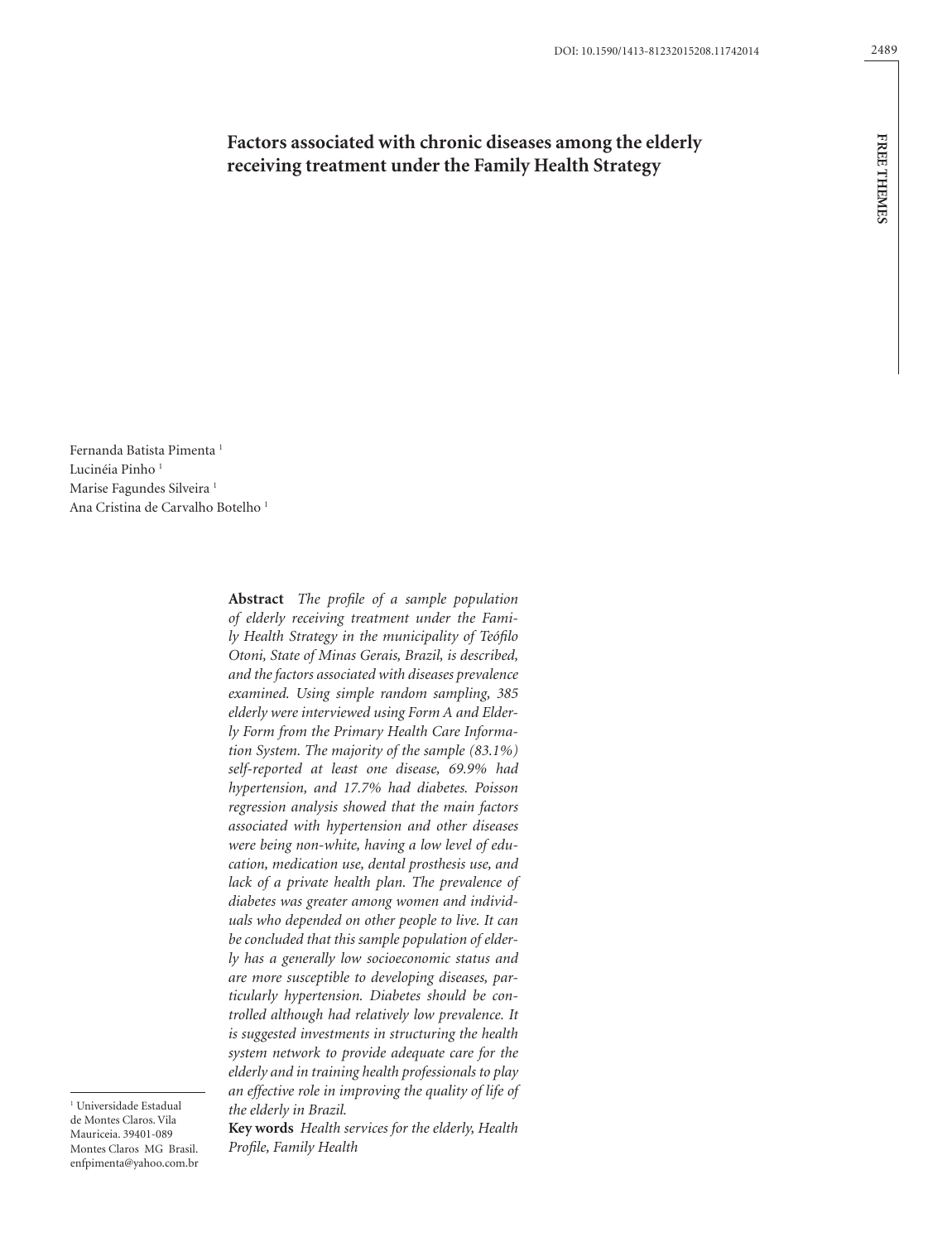# **Introduction**

Population aging, today a global phenomenon, results from declining fertility and death rates and rising life expectancy<sup>1</sup>. Defining the onset of old age is relatively complex and involves a series of factors. However, for practical purposes, the threshold for older age in Brazil is 60 years, according to the National Policy for the Elderly  $(Law 8.842, 4th January 1994)<sup>2</sup>$ .

Although population aging has resulted in a number of benefits related to greater longevity, it has led to changes in morbidity and a mortality profile characterized by an increase in the prevalence of several chronic degenerative diseases<sup>1</sup>. A number of studies on human ageing have been carried out in response to concerns over elderly health. This type research is essential to guide public policies which target the elderly, especially since the Brazilian health system still needs to be reorganised to meet the demands of changing demographic and epidemiological profiles arising from an increase in life expectancy<sup>3</sup>. Improvements to private health care are also necessary to provide effective care for this segment of the population, given that prevention of disease and costly treatment avoids future costs for the government<sup>4</sup>.

At municipal level, primary health care for the elderly is delivered through multidisciplinary Family Health Teams, as part of the Family Health Strategy (ESF, acronym in Portuguese), which develop health promotion, protection and recovery activities<sup>5</sup>. Community Health Agents (ACS, acronym in Portuguese) monitor the dynamics of families, filling in a number of forms provided by the Primary Health Care Information System (SIAB, acronym in Portuguese)<sup>6</sup>, including Form A7,8, which registers socioeconomic characteristics, living conditions and information on the health (morbidity) of the family and its individual members, and the Form for the Elderly7 . These forms register not only the health status of the elderly, but also the determinants of the health-disease process, thus guiding the planning, assessment and inspection of healthcare services in a given health service coverage area<sup>8</sup>.

The purpose of this study was to provide inputs to shape local planning of health actions by assessing the profile of the elderly population receiving care under the ESF in the municipality of Teófilo Otoni in the State of Minas Gerais. In this way, the study aims to gain a greater understanding of the health status of the elderly and the determinants of the health-disease process.

#### **Methodology**

#### **Study area**

This study was conducted in the municipality of Teófilo Otoni in the Mucuri Valley, in the northeast of the State of Minas Gerais. The municipality has an area of 3,243 **Km2** and the climate of the region is tropical**. According to the 2010 Census, the municipality has a population of approximately** 134,067 inhabitants, 80% of which live in urban areas<sup>8</sup>. The municipality is one of the State of Minas Gerais' 75 micro health regions**, and provides medium to high complexity health care services**. **According to the Municipality's Department of Health (SMS, acronym in Portuguese), at the time this study was undertaken,** 30 Family Health Teams **provided coverage across the e**ntire municipality, 23 of which were operating in urban areas and seven in rural areas.

#### **Outline of the study and sample**

This investigation comprises a cross-sectional study using a quantitative approach. A list of elderly living in the urban area of Teófilo Otoni and registered in the in the ESF was obtained from the SMS together with authorisation to consult the Family Health Teams and ESF coordinator. Initially, the Family Health Teams provided information on the elderly and ACSs which was used to define a strategy to contact these individuals. The Forms for the Elderly were sorted using simple random sampling to form the study sample.

The adequate sample size  $(n = 449$  elderly) was calculated using the software DIMAM 1.0, considering the following parameters: 1) estimated prevalence of health problems among the elderly population of 50%; 2) a population of 10,569 elderly residents in the urban area of Teófilo Otoni covered by the ESF; 3) a 95% confidence level; and 4) a margin of error of 5%, together with an estimated non-response rate of 20%. The participant was excluded from the sample if he/she was not at home after three consecutive visits due to different reasons, including hospitalisation and death.

This study was carried out in accordance with the National Health Council resolution 196/969 which sets out the rules and regulations for research involving human beings, and was approved by the Ethics Committee of UNIMON-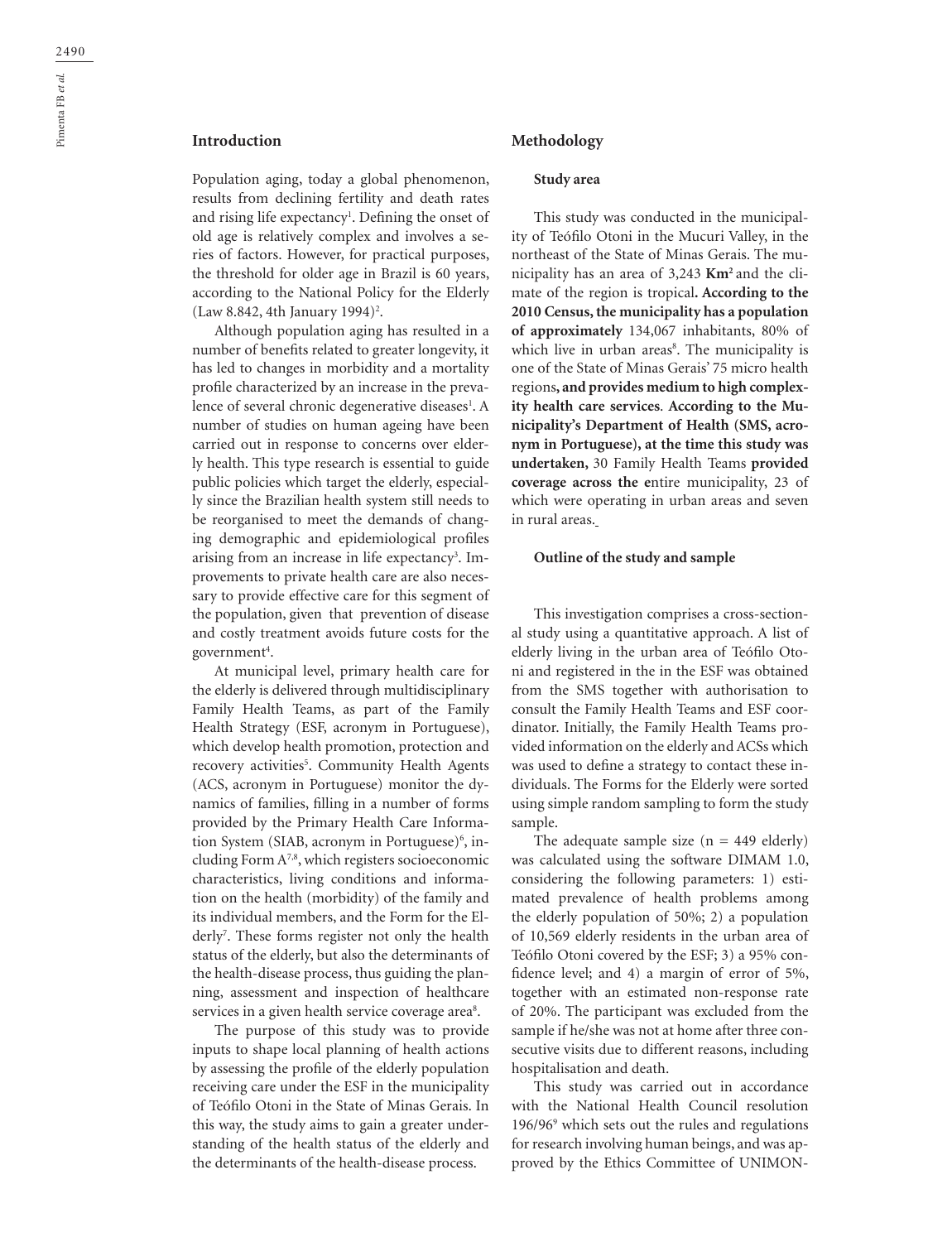TES (*Universidade Estadual de Montes Claros*). Participants signed an informed consent form and participated in the study anonymously and of their own free will, and had the right to withdraw from the study at any time.

## **Interviews**

The elderly were interviewed at home between March and June 2011 by an appropriately trained and calibrated researcher accompanied by the Family Health Team. Each interview lasted an average of 30 minutes, allowing for the presentation of the study, reading of the informed consent form and questions.

The SIAB Form A, which includes information on living conditions, housing and sanitation, and the Form for the Elderly<sup>7</sup>, which includes personal details and information about the elderly person's health problems, were also filled out during the home visit.

### **Assessment of the elderly**

The study assessed sociodemographic characteristics (place of birth, sex, skin colour, age, marital status, level of education, source of income, existence of private health plans and whether the elderly individual lived alone), behavioural characteristics (physical activity, visits to the dentist in the last year, and whether the vaccination card was up to date), housing and dwelling characteristics (presence of electricity supply, water supply, waste disposal and sanitation) and health conditions (release of urine, control of bowel movements, daily use of five or more medications, more than five diagnosed illnesses, progressive memory loss, falls in the last six months, hospitalisation in last six months, bedridden, degree of dependence for carrying out daily activities, use of removable dentures, arterial hypertension, diabetes, osteoporosis, arthritis/arthrosis, heart problems, stroke, Parkinson's disease, chronic obstructive pulmonary disease, glaucoma, cataracts, back problems, tumour, fracture, pneumonia, Alzheimer's, rheumatism, allergies and use of medication).

Each item was analysed using the absolute (n) and relative (%) frequency distribution. Bivariate and multivariate Poisson regression was performed using presence/absence of hypertension and diabetes mellitus, and the presence of disease (none/at least one disease), as dependent variables, and the remaining characteristics as independent variables. The diseases were chosen due to their epidemiological importance. The magnitude of association between the dependent and independent variables was estimated by calculating the prevalence ratios (PR) with a 95% confidence interval.

After bivariate analysis, multivariate analysis was performed with statistically significant variables using the Backward LR method*.* The final model included the factors where the association with dependent variables remained statistically significant at the 5% error level. The goodness of fit of the final model was tested using the Hosmer-Lemeshow test. All analyses were performed using the PASW Statistics software package (SPSS Inc., Chicago).

## **Results**

The final sample was 385 after taking account of a sample loss rate of 14.3% caused by the following factors: individual not found (7.1%), change of address (6.0%), death (0.9%), and refusal (0.4%).

The majority of the sample (68.8%) were women, 70.1% were non-white, 51.6% were born in urban areas, 45.7% were aged between 60 and 69 years, and 38.2% were aged between 70 and 79 years. With respect to level of education, 124 were illiterate (32%). The main source of income for 70.1% of the sample was a government pension, while 62.9% used the public health service. The majority of the elderly (86.2%) did not live alone, 44.9% lived with a partner, and 34.5% were widowed.

Only 23.9% of the elderly did some form of physical activity, 12.2% had visited the dentist in the last year and 77.1% has an updated vaccination card. With respect to physical environment, 97.7% lived in urban areas. The housing conditions of the large majority of the sample (99.7%) were good and included running water and electricity, while 94.5% of dwellings were connected to the sewerage network and 99.0% were provided with a household waste collection service.

Table 1 outlines the health status of the elderly in the sample. It was observed that 69.9% had hypertension and therefore used medications to treat or reduce the symptoms of this disease. Furthermore, 221 individuals (57.4%) used a dental prosthesis. Over 20% of the interviewees mentioned that they had joint problems, over 15% had diabetes mellitus and cataracts, and over 10% had osteoporosis and heart problems.

The bivariate and multivariate analyses showed associations between hypertension and a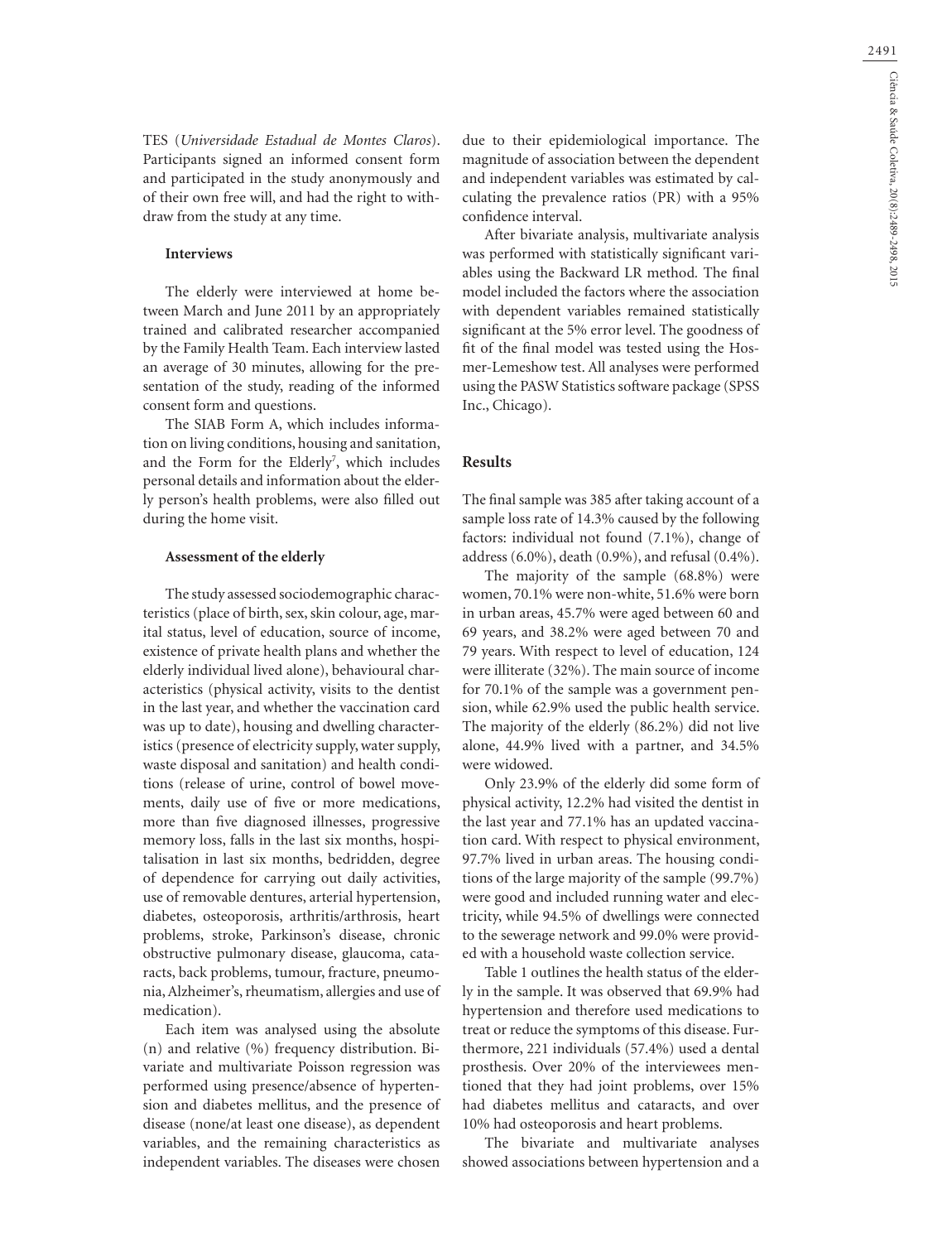| $(N = 384)^{x}$ .                                     |             |               |     |      |  |
|-------------------------------------------------------|-------------|---------------|-----|------|--|
| Variable                                              | No          |               | Yes |      |  |
|                                                       | $\mathbf n$ | $\frac{0}{0}$ | n   | $\%$ |  |
| Release of urine*                                     | 323         | 84.1          | 61  | 15.9 |  |
| Control of bowel movements                            | 78          | 20.3          | 307 | 79.7 |  |
| Use of more than five types of medication             | 326         | 84.7          | 59  | 15.9 |  |
| At least one disease                                  | 69          | 16.9          | 320 | 83.1 |  |
| More than five diseases                               | 371         | 96.4          | 14  | 3.6  |  |
| Progressive memory loss                               | 309         | 80.3          | 76  | 19.7 |  |
| Falls in the last six months                          | 339         | 88.1          | 46  | 11.9 |  |
| Hospitalisation in last six months                    | 362         | 94.0          | 23  | 6.0  |  |
| Bedridden                                             | 370         | 96.1          | 15  | 3.9  |  |
| Depends on other people to carry out daily activities | 334         | 86.8          | 51  | 13.2 |  |
| Use of a removable dental prosthesis                  | 164         | 42.6          | 221 | 57.4 |  |
| Arterial hypertension                                 | 116         | 30.1          | 269 | 69.9 |  |
| Diabetes                                              | 317         | 82.3          | 68  | 17.7 |  |
| Osteoporosis                                          | 334         | 86.8          | 51  | 13.2 |  |
| Arthritis/ arthrosis                                  | 343         | 89.1          | 42  | 10.9 |  |
| Heart problems                                        | 343         | 89.1          | 42  | 10.9 |  |
| Stroke                                                | 371         | 96.4          | 14  | 3.6  |  |
| Parkinson's disease                                   | 378         | 98.2          | 7   | 1.8  |  |
| Chronic obstructive pulmonary disease                 | 382         | 99.2          | 3   | 0.8  |  |
| Glaucoma                                              | 363         | 94.3          | 22  | 5.7  |  |
| Cataracts                                             | 319         | 82.9          | 66  | 17.1 |  |
| Back problems                                         | 289         | 75.1          | 96  | 24.9 |  |
| Tumour (cancer)                                       | 375         | 97.4          | 10  | 2.6  |  |
| Fractures                                             | 363         | 94.3          | 22  | 5.7  |  |
| Pneumonia                                             | 373         | 96.9          | 12  | 3.1  |  |
| Alzheimer's                                           | 378         | 98.2          | 07  | 1.8  |  |
| Rheumatism                                            | 350         | 90.9          | 35  | 9.1  |  |
| Allergy                                               | 318         | 82.6          | 67  | 17.4 |  |
| Use of medication                                     | 92          | 23.9          | 293 | 76.1 |  |

**Table 1.** Health status of the sample population of elderly in Teófilo Otoni in the State of Minas Gerais, 2011

 $N = 384$  because one individual did not answer this question.

number of other variables (Table 2). The bivariate analysis showed that the prevalence of hypertension was greater in non-white individuals, in the 70 to 79 years age group, in individuals who only had "informal education", and in individuals who used medication and a removable dental prosthesis (P-value  $\leq$  0.05). There was also an association between hypertension and being from a rural area, being over 79 years of age, and being illiterate, and not having an up-to-date vaccination card (P-value < 0.20). After multiple regression, the only associations that remained statistically significant were those between arterial hypertension and skin colour and the use of medication, where it was shown that prevalence of arterial hypertension was 1.12 times greater among non-white elderly than in white individuals, and 6.14 times greater among those people

that used medication than in individuals who did not use medication. The Hosmer-Lemeshow test showed that the model provided an adequate ( $2$  $= 6.965$ ;  $p = 0.223$ ) and statistically significant  $(G<sup>2</sup> = 178.79; p = 0.000)$  fit to the data.

The diabetes prevalence rate was 17.7% (Table 1). Table 3 shows that prevalence of diabetes was greater among women, in individuals who had been admitted to hospital in the last six months, and in people who depended on other people to carry out their daily activities (P-value < 0.05). There was also an association between diabetes and being aged between 70 and 79 years, being illiterate, lack of physical activity and the use of a dental prosthesis (P-value < 0.20) (Table 3). The increased prevalence of diabetes among women (1.73 times greater than in men) and in people who depended on other people to carry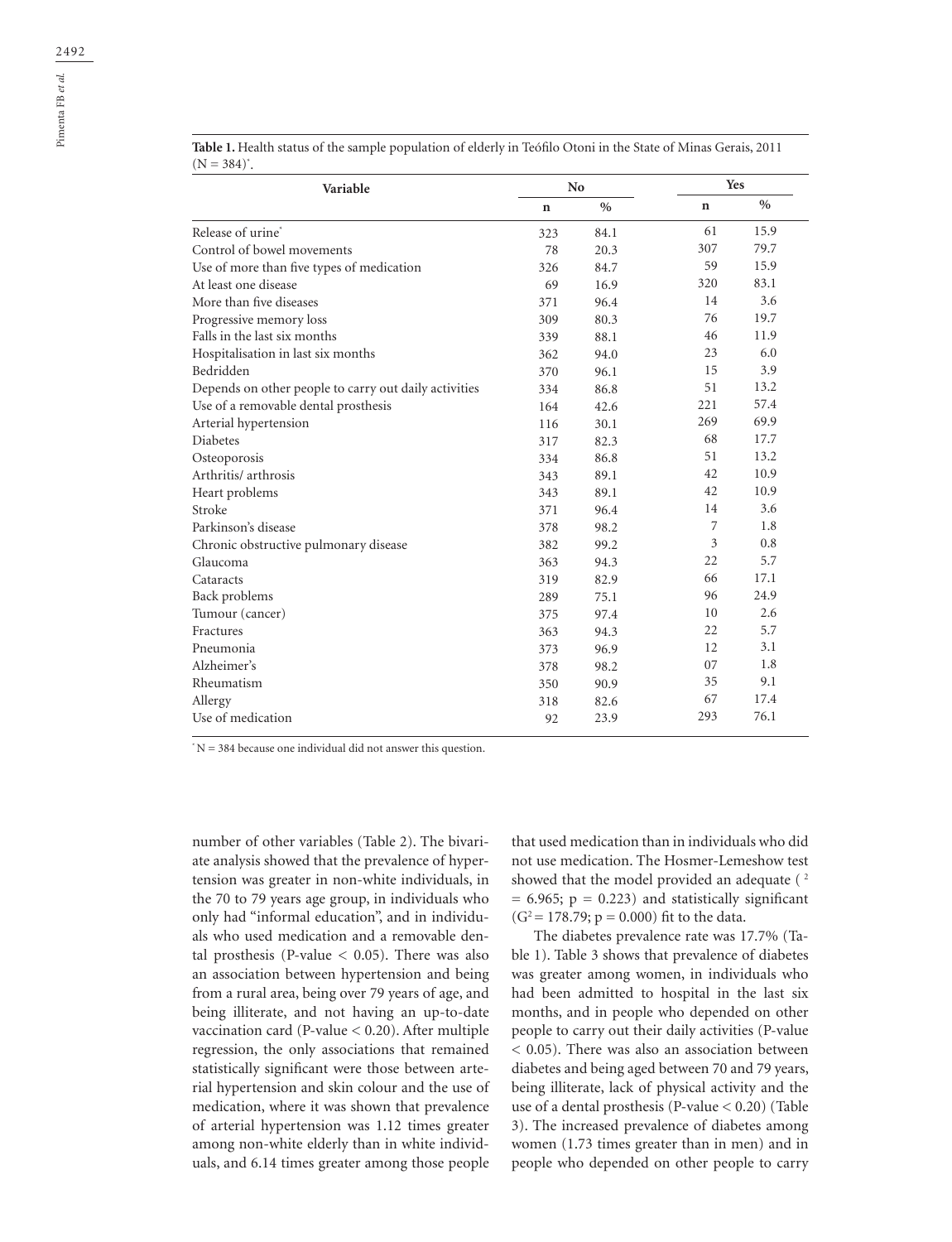| Variable                    | Hypertension   |            | <b>Bivariate analysis</b> |              | Multiple analysis          |             |
|-----------------------------|----------------|------------|---------------------------|--------------|----------------------------|-------------|
|                             | N <sub>0</sub> | <b>Yes</b> | $RP_{br}$ (IC/95%)        | $\, {\bf p}$ | $PR_{\text{adj}}(CI/95\%)$ | $\mathbf P$ |
| Place of birth              |                |            |                           |              |                            |             |
| Urban                       | 67             | 131        | 1,00                      |              |                            |             |
| Rural                       | 49             | 137        | $1,11(0,98-1,27)$         | $0,110^*$    |                            |             |
| Skin colour                 |                |            |                           |              |                            |             |
| White                       | 44             | 71         | 1,00                      |              | 1,00                       |             |
| Non-white                   | 72             | 198        | $1,19(1,01-1,40)$         | $0,036$ **   | $1,12(1,02-0,26)$          | $0,049**$   |
| Age                         |                |            |                           |              |                            |             |
| 60 to 69 years              | 63             | 113        | 1,00                      |              |                            |             |
| 70 a 79 years               | 36             | 111        | $1,18(1,02-1,36)$         | $0,027$ **   |                            |             |
| $> 80$ years                | 16             | 45         | $1,15(0,95-1,38)$         | $0,143$ *    |                            |             |
| <b>Education</b> level      |                |            |                           |              |                            |             |
| Primary school and above    | 32             | 47         | 1,00                      |              |                            |             |
| Primary school              | 35             | 59         | $1,06(0,83-1,34)$         | 0,661        |                            |             |
| Read and write (informal)   | 15             | 73         | $1,39(1,14-1,71)$         | $0,001$ **   |                            |             |
| Illiterate                  | 34             | 90         | $1,22(0,99-1,51)$         | $0,066^*$    |                            |             |
| Vaccination card updated    |                |            |                           |              |                            |             |
| Yes                         | 84             | 213        | 1,00                      |              |                            |             |
| N <sub>0</sub>              | 32             | 56         | $0,89(0,75-1,06)$         | $0,176^*$    |                            |             |
| Use of medication           |                |            |                           |              |                            |             |
| No                          | 79             | 13         | 1,00                      |              | 1,00                       |             |
| Yes                         | 37             | 256        | $6,18(3,73-10,25)$        | $0,000^{**}$ | $6,14(3,70-10,18)$         | $0,000**$   |
| Removable dental prosthesis |                |            |                           |              |                            |             |
| No                          | 67             | 97         | 1,00                      |              |                            |             |
| Yes                         | 49             | 172        | $1,32(1,14-1,52)$         | $0,000**$    |                            |             |

**Table 2.** Variables associated with hypertension among the elderly receiving care through the ESF in Teófilo Otoni, the State of Minas Gerais,  $2011$ . (N = 385)

RP<sub>br</sub> and RP<sub>adj</sub> (CI/95%) = Gross and adjusted prevalence ratio with 95% confidence interval.  $P = P < 0.20$ ;  $P = P < 0.05$ .

out their daily activities (1.84 times greater than in independent individuals) remained significant after multivariate analysis. The Hosmer-Lemeshow test showed that the model provided an adequate ( $\chi^2$  = 22.81; p = 0.597) and statistically significant ( $G^2 = 7.66$ ;  $p = 0.022$ ) fit to the data.

The large majority of the elderly (83.1%) stated that they had at least one illness. This characteristic was associated with a number of variables (Table 4) including being female, being from a rural area, having only "informal education", living alone, not having a private health plan, inadequate waste disposal, being admitted to hospital in the last six months, and using a removable dental prosthesis (P-value < 0.05). After increasing the level of probability of error (P-value < 0.20), having at least one illness was associated with being over 70 years of age, being from a rural area, living in a household where domestic sewage is discharged into cesspits/the open, and being dependent on other people to carry out daily activities. Multiple regression confirmed an association between prevalence of illness and being born in a rural area, living alone, the use of medication and using a removable dental prosthesis. The Hosmer-Lemeshow test showed that the model provided an adequate ( $χ$ 2 = 8.68; p = 0.223) and statistically significant ( $G2 = 33.64$ ; p  $= 0.000$ ) fit to the data.

#### **Discussion**

The first phase of this study described the profile of the elderly population in the municipality of Teófilo Otoni receiving health care from Family Health Teams using easy-to-use forms provided to ESF health centres by the SIAB. This stage highlighted the important role that primary health care professionals play in gathering information which, together with government data, is a useful input into the assessment of the health status of the elderly and definition of their care demands<sup>10</sup>. After characterising the population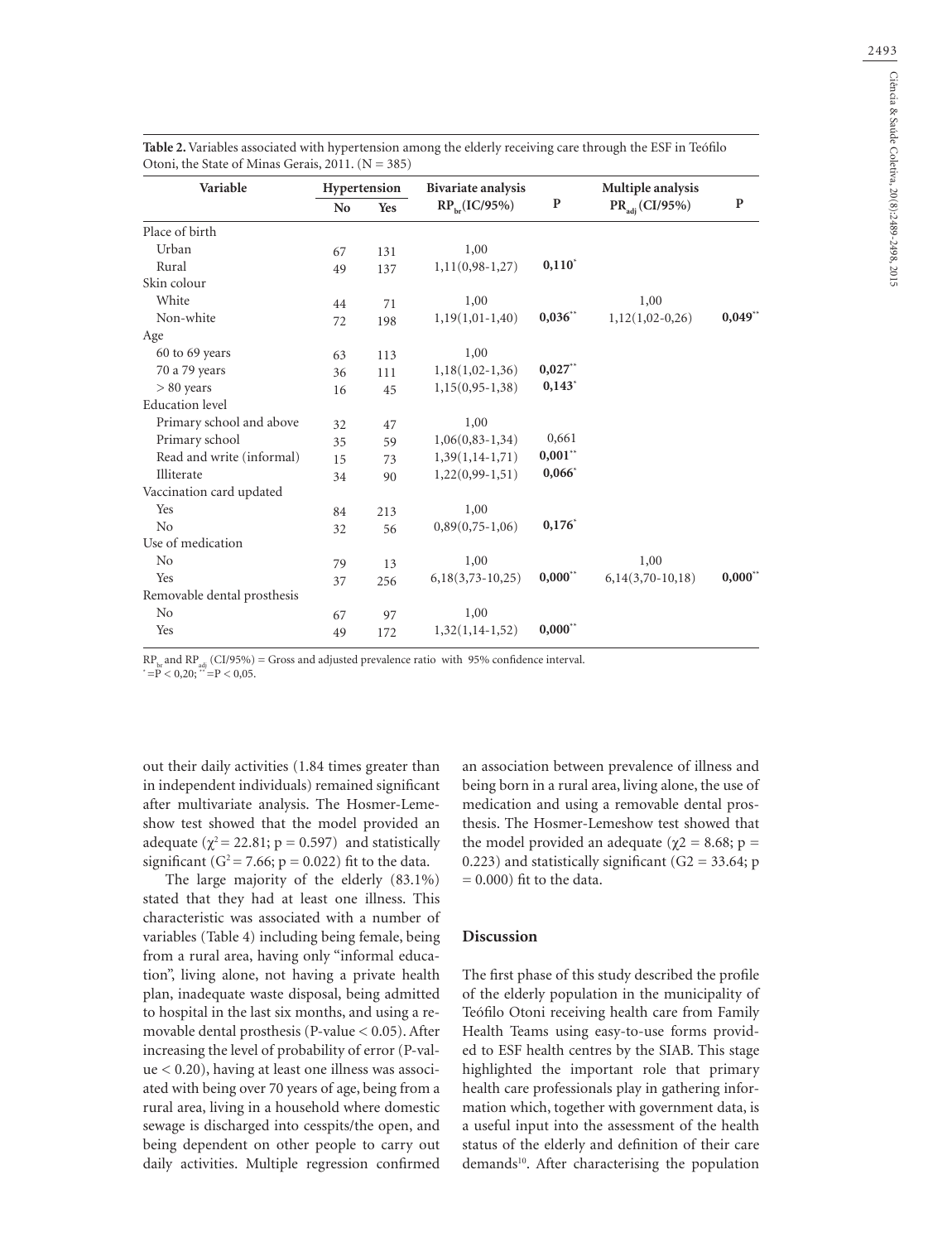Pimenta FB *et al.*

| <b>Diabetes</b> |            | <b>Bivariate analysis</b> |              | Multiple analysis          |              |
|-----------------|------------|---------------------------|--------------|----------------------------|--------------|
| <b>No</b>       | <b>Yes</b> | $PR_{br} (IC/95%)$        | $\mathbf{P}$ | $PR_{\text{adi}}(IC/95\%)$ | $\, {\bf p}$ |
|                 |            |                           |              |                            |              |
| 106             | 14         | 1,00                      |              | 1,00                       |              |
| 211             | 54         | $1,75(1,01-3,02)$         | $0,046**$    | $1,73(1,01-2,98)$          | $0,047**$    |
|                 |            |                           |              |                            |              |
| 150             | 26         | 1,00                      |              |                            |              |
| 115             | 32         | $1,47(0,92-2,36)$         | $0,1058^*$   |                            |              |
| 51              | 10         | $1,11(0,57-2,17)$         | 0,760        |                            |              |
|                 |            |                           |              |                            |              |
| 67              | 12         | 1,00                      |              |                            |              |
| 81              | 13         | $0,91(0,44-1,89)$         | 0,800        |                            |              |
| 74              | 14         | $1,05(0,52-2,13)$         | 0,898        |                            |              |
| 95              | 29         | $1,5(0,84-2,84)4$         | $0,166^*$    |                            |              |
|                 |            |                           |              |                            |              |
| 38              | 3          | 1,00                      |              |                            |              |
| 279             | 65         | $2,58(0,85-7,85)$         | $0,094$ *    |                            |              |
|                 |            |                           |              |                            |              |
| 309             | 66         | 1,00                      |              |                            |              |
| 08              | 2          | $1,14(0,32-4,00)$         | 0,842        |                            |              |
|                 |            |                           |              |                            |              |
| 302             | 60         | 1,00                      |              |                            |              |
| 15              | 8          | $2,10(1,15-3,85)$         | $0,016$ **   |                            |              |
|                 |            |                           |              |                            |              |
|                 |            |                           |              |                            |              |
| 281             | 53         | 1,00                      |              | 1,00                       |              |
| 36              | 15         | $1,85(1,13-3,03)$         | $0,014**$    | $1,84(1,12-3,01)$          | $0,016**$    |
|                 |            |                           |              |                            |              |
| 141             | 23         | 1,00                      |              |                            |              |
| 176             | 45         | $1,45(0,92-2,30)$         | $0,112^*$    |                            |              |
|                 |            |                           |              |                            |              |

**Table 3.** Variables associated with diabetes among the elderly receiving care through the ESF in Teófilo Otoni, the State of Minas Gerais, 2011. (N = 385)

RP<sub>br</sub> and RP<sub>adj</sub> (CI/95%) = Gross and adjusted prevalence ratio with 95% confidence interval.<br>\* = P < 0,20; \* = P < 0,05.

sample, we analysed the association between a number of factors related to sociodemographic, behavioural, and housing and dwelling characteristics and the prevalence of mainly chronic, noncommunicable coexisting diseases and comorbidities. Our findings serve to help guide the planning of health services targeting this age group.

The analysis of the sociodemographic aspects showed that over 70% of the sample were women. Furthermore, the majority of the elderly were non-white and were illiterate or had not completed primary school, suggesting an unfavourable socioeconomic status. Furthermore, the majority did not live alone and depended upon a government pension as their main source of income, reflecting the reality of many developing

countries where a large portion of elderly people live with their children, despite an increase in  $longevity<sup>11</sup>$ .

Despite these social problems, practically all the elderly live in dwellings with electricity and water supply, connected to the sewage network and provided with a household waste disposal service, the latter of which are provided by the town council in urban areas. On the whole, the elderly did not practice any physical activity and had not been to the dentist recently. The low prevalence of dentist visits and high prevalence of individuals using a removable dental prosthesis suggest a lack of access to dental care services among this segment of the population.

The majority of the elderly kept their vaccination card up to date, which suggests that they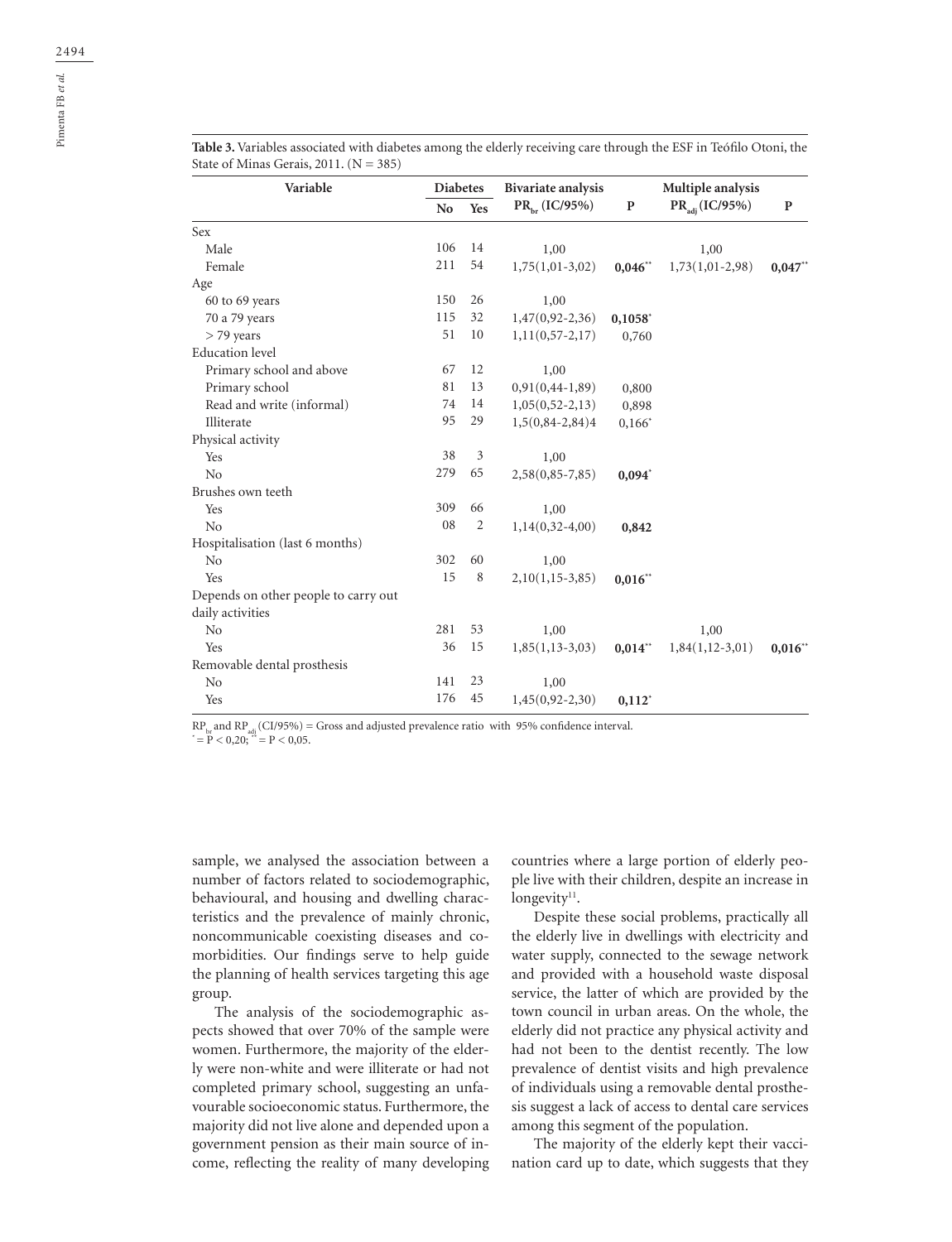| Variable                             |                | <b>Disease</b> | <b>Bivariate analysis</b> |              | Multiple analysis   | $\mathbf{P}$ |
|--------------------------------------|----------------|----------------|---------------------------|--------------|---------------------|--------------|
|                                      |                | <b>Yes</b>     | $PR_{br} (IC/95%)$        | $\mathbf{P}$ | $PR_{adi}(IC/95\%)$ |              |
| Sex                                  |                |                |                           |              |                     |              |
| Male                                 | 27             | 93             | 1,00                      |              |                     |              |
| Female                               | 38             | 227            | $1,11(0,99-1,23)$         | $0,070**$    |                     |              |
| Place of birth                       |                |                |                           |              |                     |              |
| Urban                                | 42             | 156            | 1,00                      |              | 1,00                |              |
| Rural                                | 23             | 163            | $1,11(1,02-1,22)$         | $0,021$ **   | $1,09(1,02-1,17)$   | $0,015$ **   |
| Age                                  |                |                |                           |              |                     |              |
| 60 to 69 years                       | 36             | 140            | 1,00                      |              |                     |              |
| 70 a 79 years                        | 21             | 126            | $1,08(0,98-1,19)$         | $0,143^*$    |                     |              |
| > 79 years                           | 8              | 53             | $1,09(0,97-1,24)$         | $0,159^*$    |                     |              |
| <b>Education</b> level               |                |                |                           |              |                     |              |
| Primary school and above             | 18             | 61             | 1,00                      |              |                     |              |
| Primary school                       | 19             | 75             | $1,03(0,88-1,21)$         | 0,683        |                     |              |
| Read and write (informal)            | 05             | 83             | $1,22(1,07-1,33)$         | $0,003**$    |                     |              |
| Illiterate                           | 23             | 101            | $1,06()$ 0,91-1,22        | 0,474        |                     |              |
| Lives alone                          |                |                |                           |              |                     |              |
| N <sub>0</sub>                       | 61             | 271            | 1,00                      |              | 1,00                |              |
| Yes                                  | $\overline{4}$ | 49             | $1,13(1,03-1,24)$         | $0,008**$    | $1,11(1,01-1,21)$   | $0,024$ **   |
| Private health plan                  |                |                |                           |              |                     |              |
| Yes                                  | 55             | 37             | 1,00                      |              | 1,00                |              |
| No                                   | 10             | 283            | $2,40(1,87-3,08)$         | $0,000**$    | $2,31(1,81-2,95)$   | $0,000**$    |
| Domestic sewage                      |                |                |                           |              |                     |              |
| Sewage network                       | 58             | 306            | 1,00                      |              |                     |              |
| Cesspit/open                         | 7              | 14             | $0,79(0,58-1,88)$         | $0,137$ *    |                     |              |
| Waste disposal                       |                |                |                           |              |                     |              |
| Waste disposal service               | 65             | 316            | 1,00                      |              |                     |              |
| Burned/open air                      | $\overline{0}$ | $\overline{4}$ | $1,21(1,15-1,26)$         | $0,000**$    |                     |              |
| Hospitalisation (last 6 months)      |                |                |                           |              |                     |              |
| N <sub>o</sub>                       | 64             | 298            | 1,00                      |              |                     |              |
| Yes                                  | 01             | 22             | $1,16(1,05-1,28)$         | $0,003**$    |                     |              |
| Depends on other people to carry out |                |                |                           |              |                     |              |
| daily activities                     |                |                |                           |              |                     |              |
| N <sub>o</sub>                       | 60             | 274            | 1,00                      |              |                     |              |
| Yes                                  | 05             | 46             | $1,10(0,99-1,22)$         | $0,072^*$    |                     |              |
| Removable dental prosthesis          |                |                |                           |              |                     |              |
| No                                   | 48             | 116            | 1,00                      |              | 1,00                |              |
| Yes                                  | 17             | 204            | $1,31(1,17-1,45)$         | $0,000^*$    | $1,14(1,05-1,24)$   | $0,001**$    |

**Table 4.** Variables associated with at least one self-reported disease among the elderly receiving care through the ESF in Teófilo Otoni, the State of Minas Gerais, 2011. (N = 385).

RP<sub>br</sub> and RP<sub>adj</sub>(CI/95%) = Gross and adjusted prevalence ratio with 95% confidence interval.  ${}^{\star}$  = P < 0,20;  ${}^{\star\star}$  = P < 0,05.

have access to primary health care and probably participated in vaccination campaigns. The elderly are in particular need of this public service, given that over 80% stated that they had at least one chronic noncommunicable disease (cardiovascular disease, diabetes, cancer and chronic respiratory disease), 15.3% said that they used more than five types of medication on a continuous basis, and 76.15% used at least one type of medication. It has in fact been shown that the

elderly are the greatest users of medication and that 80% of this segment of the population take at least one medication on a daily basis<sup>12</sup>.

Although the diseases mentioned were self-reported and therefore do not necessarily reflect the real prevalence rate, self-reported morbidity is much used by epidemiological studies as an indicator of health status, especially among the elderly. The most commonly mentioned illness in the present study, and the one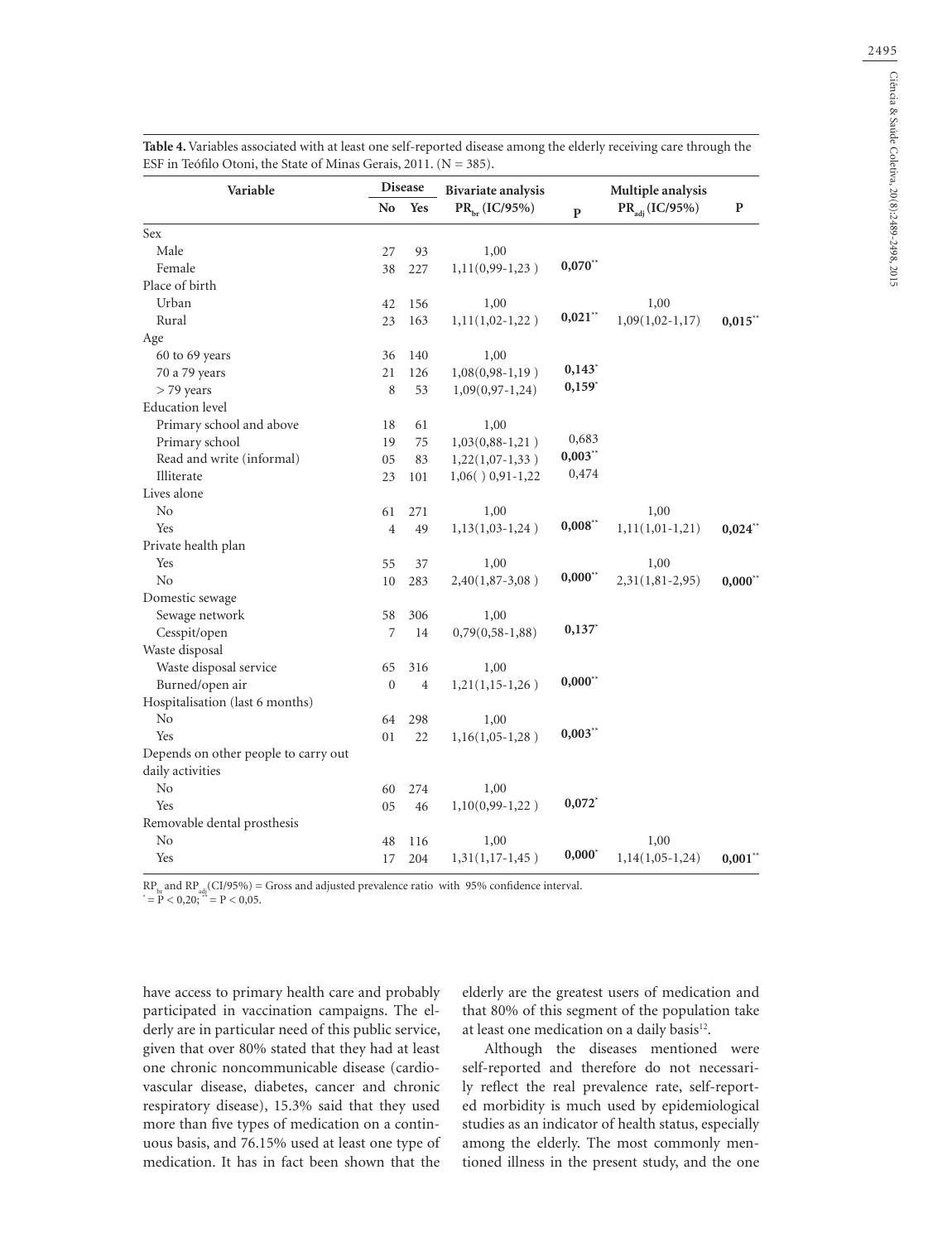which stands out from other diseases due to its high prevalence compared to other illnesses, was hypertension, which was mentioned by approximately 70% of the sample. Arterial hypertension is a major public health problem in Brazil and worldwide. During the last decade, the prevalence of self-reported hypertension increased from 43.9% to 53.3%<sup>13</sup>. Despite this and the fact that it is partly responsible for reducing quality of life and life expectancy<sup>14</sup>, hypertension is not necessarily considered a natural consequence of aging. It is one of the main risk factors for degenerative15, cardiovascular, cerebrovascular and chronic kidney disease and is the cause of strokes and coronary artery disease<sup>14</sup>.

The results show a consistent association between prevalence of hypertension (Table 2) and other diseases (Table 4) which are characteristic of an unfavourable socioeconomic status. Although to a lesser degree, there was also an association between prevalence of diabetes and indicators of poverty such as a low level of education (Table 3). In Brazil, health disparities are still clearly linked to socioeconomic status, and the present study shows that self-reported health status is worse among lower-income individuals who mention impaired mobility and inability to perform activities of daily living<sup>16</sup>.

Various factors contribute to health disparities among the elderly, such as life style, socioeconomic factors (including education and economic opportunities, skin colour and working conditions) and access to health care services. This study's findings indicate that some of these factors influence elderly health, such as lack of a private health plan, living alone, being born in a rural area, being non-white, low level of education and using a removable dental prosthesis, showing that this segment of the population have urgent health needs which compromises their quality of life and threatens survival. This situation highlights a real need to strengthen health promotion and prevention policies especially targeting the most vulnerable groups of society in order to improve health indicators in face of the challenges of population aging.

The results found regarding diabetes are also particularly relevant, since advancing age increases the risk of this disease which has a significant negative impact on quality of life among the elderly: apart from leading to other health problems, such as kidney failure, amputation, blindness and cardiovascular disease, diabetes is one of the leading causes of mortality among this  $group<sup>14</sup>$ . The prevalence of diabetes among the

sample was under 20%, corroborating the findings of studies that show that the prevalence of diabetes increased from 10.3% to 16.1% in the last decade<sup>13</sup> (Table 3).

The higher prevalence of diabetes in women in this study may be related to life expectancy, since women generally live longer than men and therefore are more likely to develop physical and mental health problems<sup>17</sup>. This is particularly relevant for the design of health policies<sup>17</sup>. However, this result may also reflect the fact that women tend to have a greater perception of health problems and are more likely to practice self-care and seek medical assistance, therefore increasing the chances of diagnosing certain diseases<sup>18</sup>.

As expected, certain characteristics were intimately linked. For example, understandably, elderly individuals with high blood pressure and other diseases made greater use of medication. Lower prevalence of diabetes is also to be expected in individuals who do not depend on family members to carry out daily activities and those that practice physical activity, since it is wellknown that having a sedentary lifestyle facilitates the development of diabetes<sup>19</sup>. Another expected association is that between illness and advancing age, because increasing life expectancy increases the risk of chronic diseases.

Acute diseases, which are resolved relatively rapidly through either cure or death, have given way to chronic diseases and associated complications. The provision of adequate care for the elderly with these diseases generally implies decades of costly treatment and the use of complex technology. In this context of epidemiological transition, the findings of the present study contribute towards a better understanding and treatment of this population sample of the elderly. The results show that the elderly require specialised public health care, which focuses on the treatment of arterial hypertension. Given that this and other diseases in the elderly were associated with disparities in access to health services, Family Health Teams should give priority treatment to the most vulnerable groups. Since the majority of the elderly are women living with their family, these health professionals should seek to understand the type of relationship that exists between the family members and the degree of family support and respect for individuality, in order to be able to help the carer provide adequate care and thus reduce complications<sup>20</sup>.

This study's findings show that, apart from investing in the structuring of the health system network to provide adequate care for the elderly,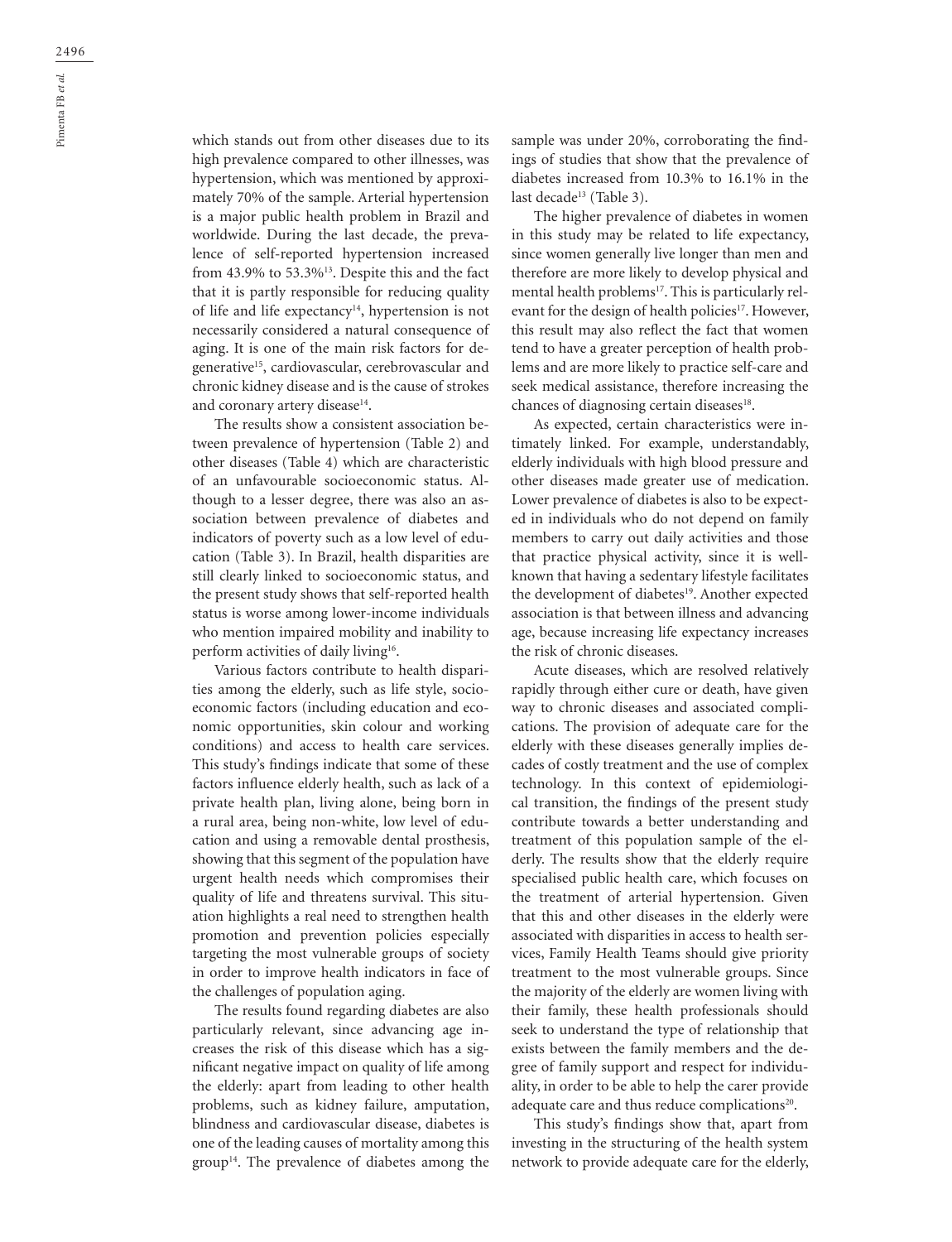Ciência & Saúde Coletiva, 20(8):2489-2498, 2015

Ciência & Saúde Coletiva, 20(8):2489-2498, 2015

health professionals should receive the necessary training to enable them to adapt care to the socioeconomic, behavioural and educational challenges faced by these patients and their families. Apart from being well placed to gather important health data, health professionals have the potential to help transform the reality of the elderly in Brazil.

## **Collaborators**

FB Pimenta participated in study conception, planning and implementation, data analysis and interpretation, and the drafting and revision of this article. MF Silveira participated in data analysis and interpretation, and in the drafting and revision of this article. L Pinho collaborated with the drafting and revision of this article. ACC Botelho participated in study conception, planning and supervision, data analysis and interpretation and in the drafting and revision of this article.